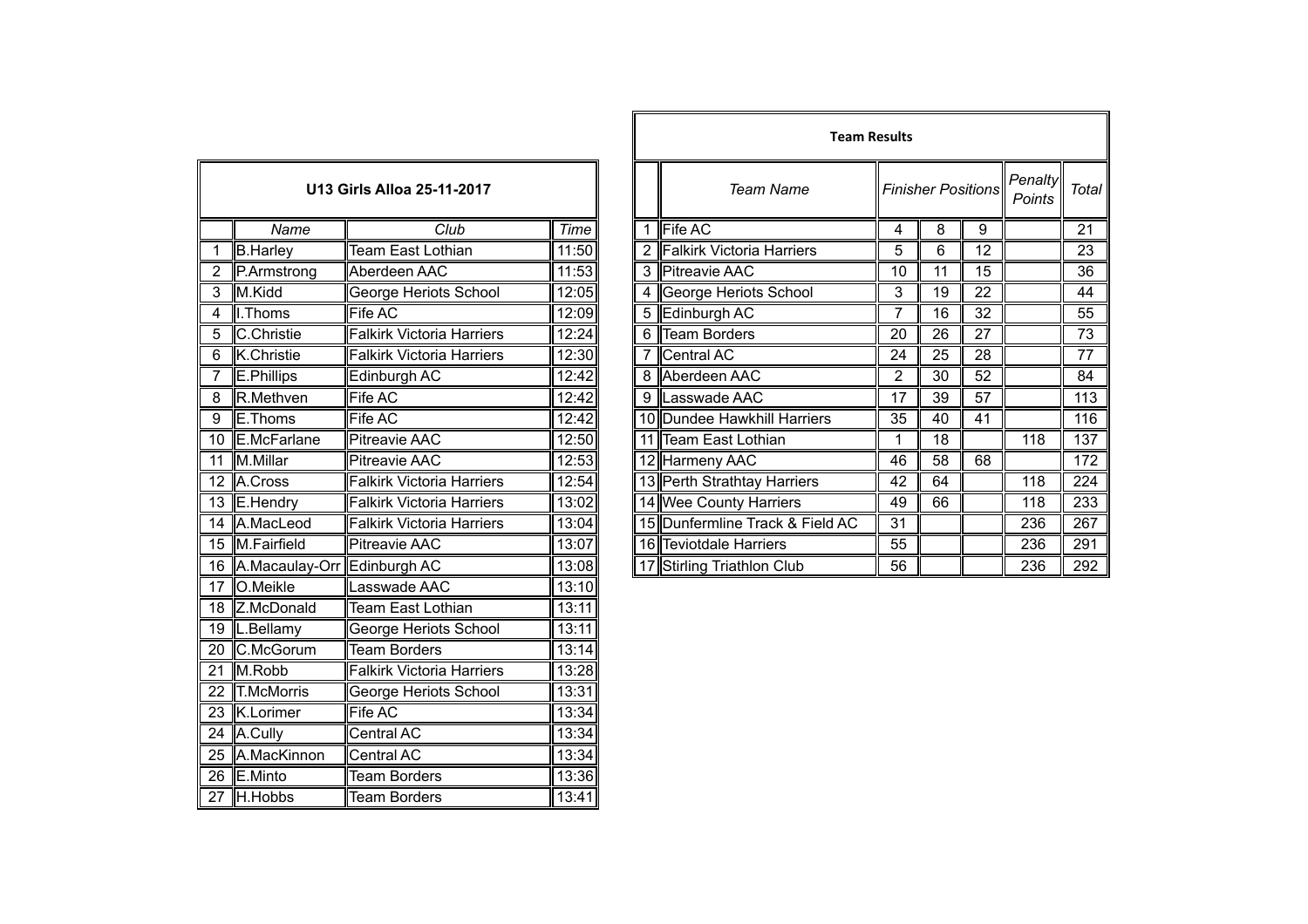| $\overline{28}$ | S.MacLean            | Central AC                       | 13:48 |
|-----------------|----------------------|----------------------------------|-------|
| 29              | C.Kane               | <b>Central AC</b>                | 14:01 |
| 30              | K.Grant              | Aberdeen AAC                     | 14:06 |
| 31              | G.Barrier            | Dunfermline Track & Field AC     | 14:06 |
| $\overline{32}$ | C.Millar             | Edinburgh AC                     | 14:11 |
| $\overline{33}$ | K.Bennie             | <b>Falkirk Victoria Harriers</b> | 14:12 |
| 34              | K.Roy                | <b>Pitreavie AAC</b>             | 14:14 |
| 35              | L.Venditozzi         | <b>Dundee Hawkhill Harriers</b>  | 14:16 |
| $\overline{36}$ | <b>B.McMillan</b>    | <b>Central AC</b>                | 14:16 |
| $\overline{37}$ | A.Fairclough         | <b>Team Borders</b>              | 14:16 |
| 38              | M.Kealey             | <b>Central AC</b>                | 14:19 |
| 39              | A.McLaughlin         | Lasswade AAC                     | 14:25 |
| 40              | F.Duffy              | Dundee Hawkhill Harriers         | 14:30 |
| $\overline{41}$ | G.Matthews           | <b>Dundee Hawkhill Harriers</b>  | 14:32 |
| 42              | C.Fraser             | Perth Strathtay Harriers         | 14:34 |
| 43              | E.Dlike              | Dundee Hawkhill Harriers         | 14:34 |
| 44              | K.Clark              | Dundee Hawkhill Harriers         | 14:42 |
| 45              | A.Gibb               | <b>George Heriots School</b>     | 14:45 |
| 46              | O.Roberts            | <b>Harmeny AAC</b>               | 14:47 |
| $\overline{47}$ | E.Miller             | <b>Central AC</b>                | 14:52 |
| 48              | M.Barnes             | Edinburgh AC                     | 14:54 |
| 49              | S.Whyte              | <b>Wee County Harriers</b>       | 14:54 |
| 50              | S.Vidak              | <b>Falkirk Victoria Harriers</b> | 14:54 |
| 51              | K.Garland            | Edinburgh AC                     | 14:58 |
| 52              | K.Shanks             | Aberdeen AAC                     | 14:58 |
| 53              | R.Cooper             | <b>Pitreavie AAC</b>             | 15:01 |
| 54              | R.Sludden            | <b>Pitreavie AAC</b>             | 15:06 |
| 55              | K.McKay              | <b>Teviotdale Harriers</b>       | 15:06 |
| $\overline{56}$ | <b>H.Eik Maxwell</b> | <b>Stirling Triathlon Club</b>   | 15:06 |
| 57              | S.Foster             | asswade AAC                      | 15:31 |
| 58              | I.Byrne              | Harmeny AAC                      | 15:38 |
| 59              | R.Knipe              | asswade AAC                      | 15:59 |
| 60              | K.Smith              | Fife AC                          | 16:01 |